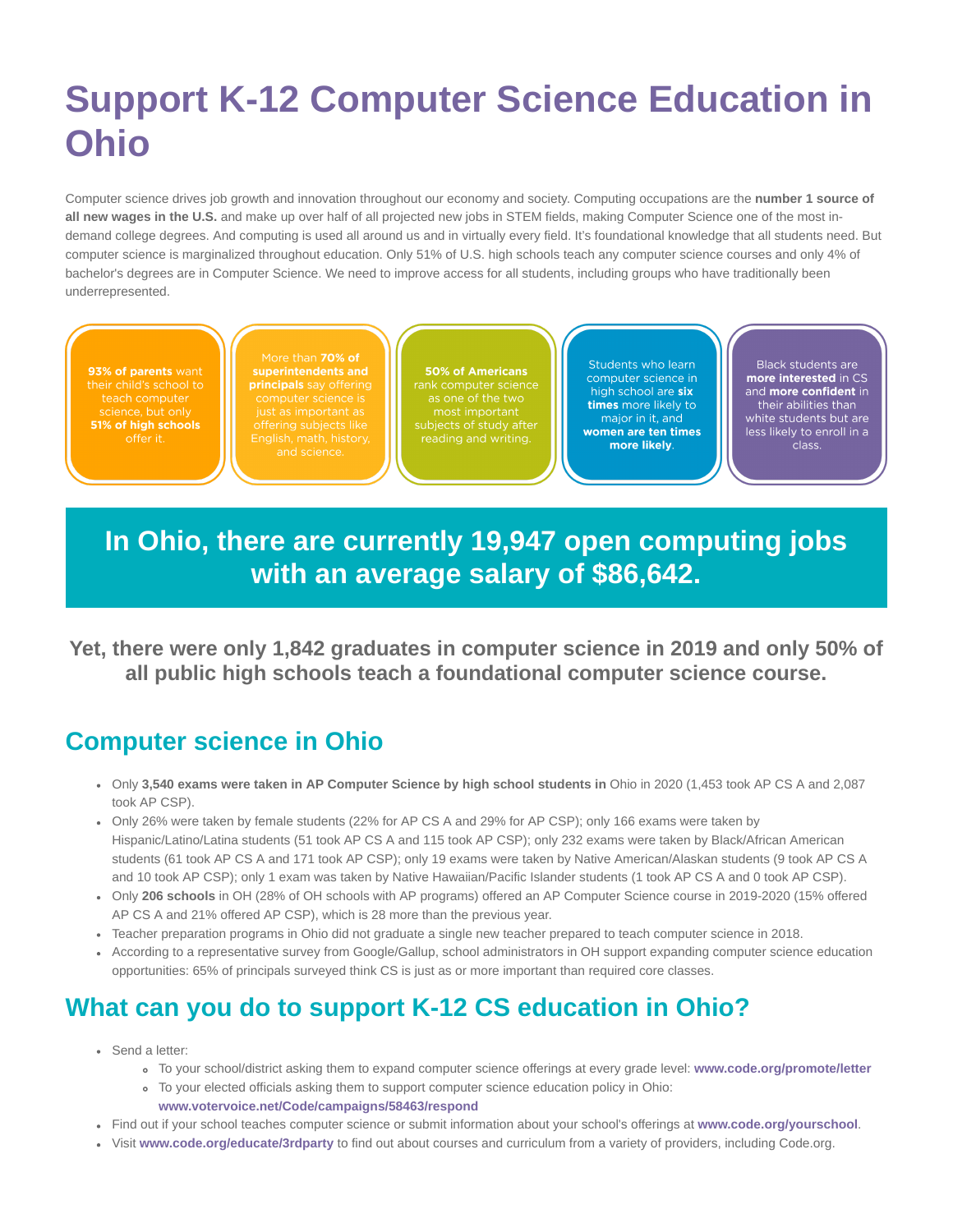### **Code.org's impact in Ohio**

- In Ohio, Code.org's curriculum is used in
	- 22% of elementary schools
	- 26% of middle schools
	- 23% of high schools
- There are 20,994 teacher accounts and 1,291,461 student accounts on Code.org in Ohio.
- Of students in Ohio using Code.org curriculum last school year,
	- 17% attend high needs schools
		- 33% are in rural schools
		- 45% are female students
		- 19% are Black/African American students
		- 5% are Hispanic/Latino/Latina students
		- 1% are Native American/Alaskan students
		- 0% are Native Hawaiian/Pacific Islander students
		- 58% are white students
		- 4% are Asian students
		- 5% are students who identify as two or more races
- Code.org, its regional partner(s) Battelle Education, and 11 facilitators have provided professional learning in Ohio for
	- 1,930 teachers in CS Fundamentals (K-5)
		- 199 teachers in Exploring Computer Science or Computer Science Discoveries
	- o 135 teachers in Computer Science Principles

#### **What can your state do to improve computer science education?**

States and local school districts need to adopt a broad policy framework to provide all students with access to computer science. The following nine recommendations are a menu of best practices that states can choose from to support and expand computer science. Not all states will be in a position to adopt all of the policies. Read more about these 9 policy ideas at **[https://code.org/files/Making\\_CS\\_Fundamental.pdf](https://code.org/files/Making_CS_Fundamental.pdf)** and see our rubric for describing state policies at **<http://bit.ly/9policiesrubric>**.

**State Plan -**

**K-12 Standards -**

**Funding -**

**Certification -**

**Pre-Service Programs -**

**Dedicated State Position -**

 **Require High Schools to Offer -** Ohio **does not yet** require that all secondary schools offer computer science. The state can support the expansion of computer science courses by adopting policies that require schools to offer a computer science course based on rigorous standards, with appropriate implementation timelines and allowing for remote and/or in-person courses.

**Count Towards Graduation -**

**IHE Admission -**

#### **Follow us!**

Join our efforts to give every student in every school the opportunity to learn computer science. Learn more at **[code.org](https://code.org/)**, or follow us on **[Facebook](https://www.facebook.com/Code.org)** and **[Twitter](https://twitter.com/codeorg)**.